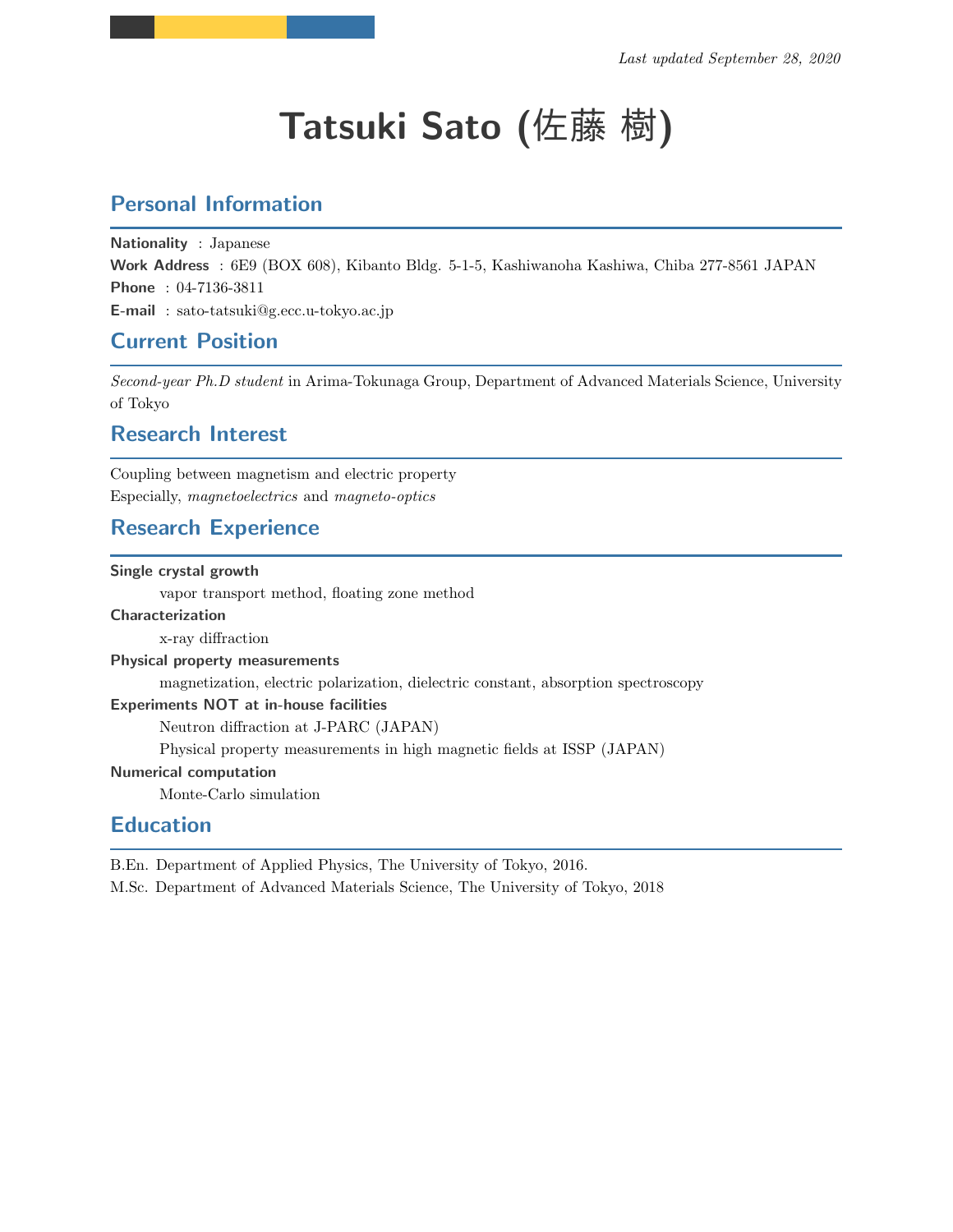## **Publication and Presentation**

#### **Publications and preprints**

- 4. **T. Sato**, N. Abe, Y. Araki, S. Kimura, Y. Tokunaga, and T. Arima "Thermally driven commensurate-incommensurate transition tracked by magnetochromism in chiral polar  $\text{Ni}_2\text{In}_0$ <sub>9</sub> $\text{Cr}_{0.1}\text{SbO}_6$ " [[Physical Review B](https://link.aps.org/doi/10.1103/PhysRevB.102.094418) **102**, 094418 (2020)]
- 3. Y. Araki, **T. Sato**, Y. Fujima, N. Abe, M. Tokunaga, S. Kimura, D. Morikawa, V. Ukleev, Y. Yamasaki, C. Tabata, H. Nakao, Y. Murakami, H. Sagayama, K. Oishi, Y. Tokunaga, and T. Arima "Metamagnetic transitions and magnetoelectric responses in a chiral polar helimagnet  $\text{Ni}_2\text{InSbO}_6$ " [[Physical Review B](https://link.aps.org/doi/10.1103/PhysRevB.102.054409) **102**, 054409 (2020) / [arXiv: 1912.02363](https://arxiv.org/abs/1912.02363)]
- 2. **T. Sato**, N. Abe, S. Kimura, Y. Tokunaga, and T. Arima "Magnetochiral Dichroism in a Collinear Antiferromagnet with Zero Magnetization" [[Physical Review Letters](https://journals.aps.org/prl/abstract/10.1103/PhysRevLett.124.217402) **124**, 217402 (2020) (*Selected to be an Editor's Suggestion*)]
- 1. **T. Sato**, Y. Araki, A. Miyake, A. Nakao, N. Abe, M. Tokunaga, S. Kimura, Y. Tokunaga, and T. Arima "Magnetic phase diagram enriched by chemical substitution in a noncentrosymmetric helimagnet" [[Physical Review B](https://link.aps.org/doi/10.1103/PhysRevB.101.054414) **101**, 054414 (2020) (*Selected to be an Editor's Suggestion*)]

#### **Presentations (International conference)**

- 5. **T. Sato**, N. Abe, S. Kimura, Y. Tokunaga and T. Arima, "Magneto-optic study of thermally driven ferrimagnet-to-helimagnet transition in a chiral-polar magnet", International Conference on Strongly Correlated Electron Systems 2019, Okayama (poster).
- 4. **T. Sato**, N. Abe, S. Kimura, Y. Tokunaga and T. Arima, "Magneto-optic study of thermally driven ferrimagnet-helimagnet transition in a chiral-polar magnet", International Conference on Frontiers of Correlated Electron Sciences, Tokyo (poster).
- 3. **T. Sato**, Y. Araki, A. Miyake, M. Tokunaga, T. Honda, S. Kimura, H. Sagayama, N. Abe, Y. Tokunaga and T. Arima, "Magnetoelectric effect on a newly synthesized helical magnet  $\text{Ni}_2\text{In}_{1-x}A_x\text{SbO}_6$  ( $A_x$  = Cr<sub>0.1</sub>, Fe<sub>0.05</sub>)", 21st International Conference on Magnetism, San Francisco (oral).
- 2. **T. Sato**, Y. Araki, A. Miyake, M. Tokunaga, A. Nakao, K. Munakata, T. Honda, H. Sagayama, S. Kimura, N. Abe, Y. Tokunaga and T. Arima, "Magnetoelectric effect in a newly synthesized helical magnet Ni2In<sup>1</sup>*−<sup>x</sup>Ax*SbO<sup>6</sup> (*A<sup>x</sup>* = Cr0*.*1, Fe0*.*05)", J-Physics 2018, Awaji (poster).
- 1. **T. Sato**, Y. Araki, T. Honda, H. Sagayama, N. Abe, Y. Tokunaga and T. Arima, "Effect of magnetic ion (Fe, Cr) doping on a helical magnet  $Ni<sub>2</sub> InSbO<sub>6</sub>$ ", The 9th APCTP Workshop on Multiferroics, Kashiwa (poster).

#### **Presentations (Domestic conference)**

- 5. **T. Sato**, N. Abe, S. Kimura, Y. Tokunaga and T. Arima, "Switching of absorbance of MnTiO<sub>3</sub> by both electric field and magnetic field", 2019 Physical Society of Japan Autumn Meeting, Nagoya (oral).
- 4. **T. Sato**, N. Abe, Y. Tokunaga and T. Arima,"Magnetic field induced polarization reversal in MnTiO3", 2019 Physical Society of Japan Meeting, Fukuoka (oral).